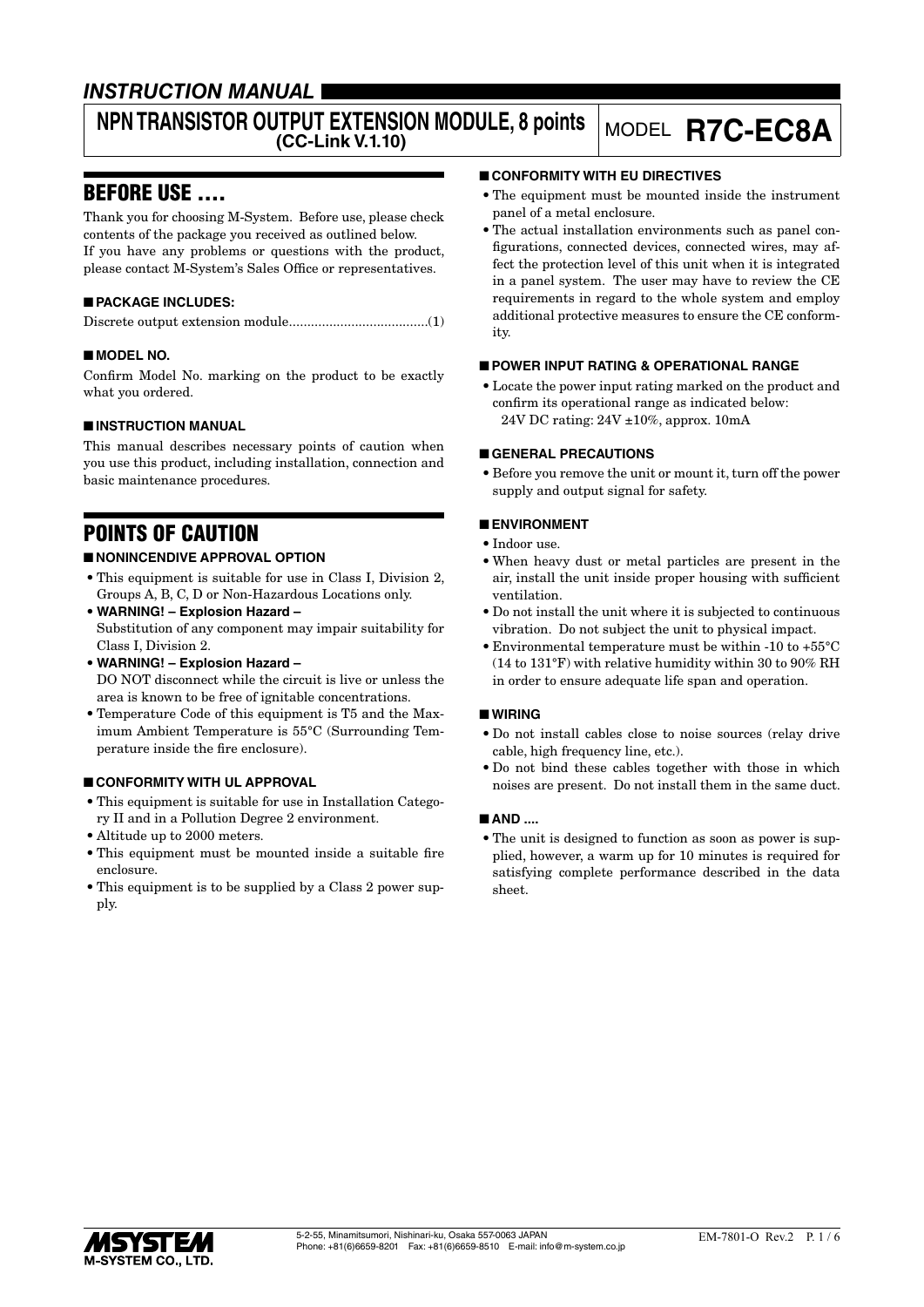## COMPONENT IDENTIFICATION

Discrete Output Status Indicator LED



#### ■ **DISCRETE OUTPUT STATUS INDICATOR LED**

LED indicators show the signal status. ON : LED ON OFF : LED OFF

#### ■ **OUTPUT TERMINAL ASSIGNMENT**



| NO.            | ID | <b>FUNCTION</b> | NO. | ID          | <b>FUNCTION</b> |
|----------------|----|-----------------|-----|-------------|-----------------|
| 1              | 0V | $0V$ (common)   | 6   | $+24V$      | <b>24V DC</b>   |
| $\overline{2}$ | Y0 | Output 0        | 7   | Y1          | Output 1        |
| 3              | Y2 | Output 2        | 8   | $_{\rm Y3}$ | Output 3        |
| 4              | Y4 | Output 4        | 9   | Y5          | Output 5        |
| 5              | Y6 | Output 6        | 10  | Y7          | Output 7        |

## TERMINAL CONNECTIONS

Connect the unit as in the diagram below.

#### ■ **EXTERNAL DIMENSIONS unit: mm (inch)**







## CONNECTING THE EXTENSION MODULE

- 1) Remove the extension connector cover located at the side of the basic module.
- 2) Connect the extension module.



3) Mount the combined module on a DIN rail.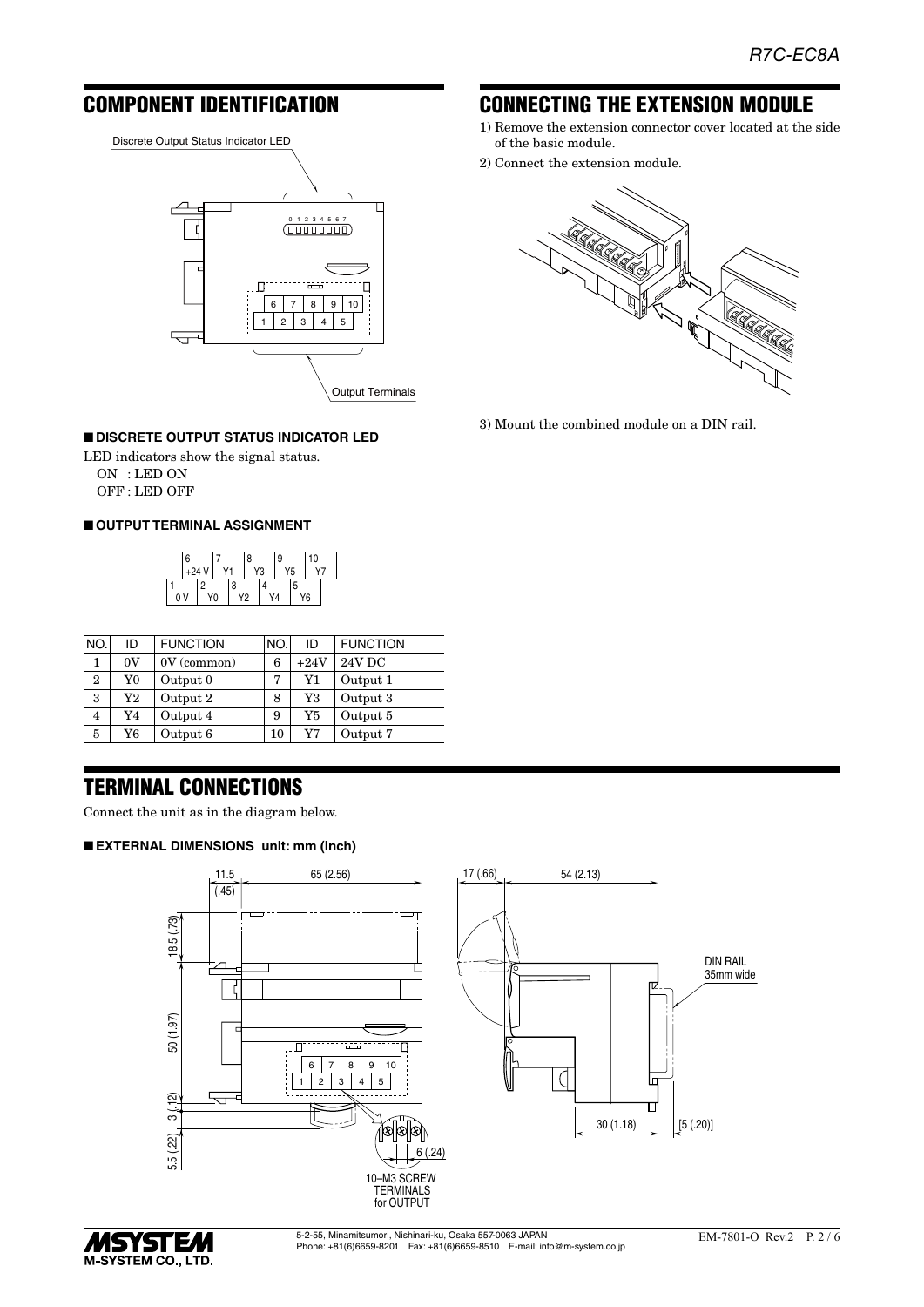#### ■ **CONNECTION DIAGRAM**



## WIRING INSTRUCTIONS

■ **SCREW TERMINAL** 

Torque: 0.5 N·m

#### ■ **SOLDERLESS TERMINAL**

Refer to the drawing below for recommended ring tongue terminal size. Spade tongue type is also applicable. Applicable wire size:  $0.25$  to  $1.65$  mm<sup>2</sup> (AWG 22 to 16) Recommended manufacturer: Japan Solderless Terminal MFG. Co., Ltd, Nichifu Co., Ltd



#### ■ Output Connection Example



## CONFORMITY WITH CE MARKING

#### ■ **CE MARKING**

CE marking requires to integrate safety regulations existed in each country in EU territory and to secure smooth distribution of products of which safety is guaranteed. It is mandatory by law that products distributed and sold in EU territory to have CE mark which shows that the product conforms with the requirements of EU Directive. Each EU Directive describes the scope of apparatuses to which that EU Directive is applied. M-System's R7C must conform with EMC Directive.

Each Directive states only basic requirements. In order to mark the CE on an assembled machinery equipment, its manufacturer needs to check the overall conformity with Directives applicable to it.

#### ■ **WARNINGS AND CAUTIONS WHEN INSTALLING THE R7C**

The R7C needs to be installed in a control panel. This is effective not only to ensure general safety but also to contain noise emissions by the R7C inside the control panel. We conduct a series of testing to see that the product conforms to EMC Directive while it is installed in the control panel.

Warning and cautions when installing R7C are stated below.

- Use control panels with an internal panel plate, both made of metal, when installing the R7C.
- Make sure to adequately ground the control panel and the internal panel plate with a thick cable to maintain low impedance at high frequency.
- Use shielded cables for the signals taken out of the control panel.
- Choose a thick and short cable to ground the FG terminal of the R7C module to the internal panel plate of the control panel. Note: If electromagnetic radiation disturbance increases by grounding the FG terminal, remove the grounding.
- When painting the internal plate of the control panel, apply masking to expose metal surface to secure conductivity at the sections where the following parts are attached:
	- Bolts attaching the internal panel to the control panel
	- Ground for the FG of the R7C module
- Earth clamp on the shielded cable
- Noise emissions inside the control panel might leak through its openings. Design them as small as possible. Recommended diameter is 10 cm or less.

#### **Supplement:**

Additional measures may be taken depending upon actual installation sites. These points of cautions are illustrated in the next page.

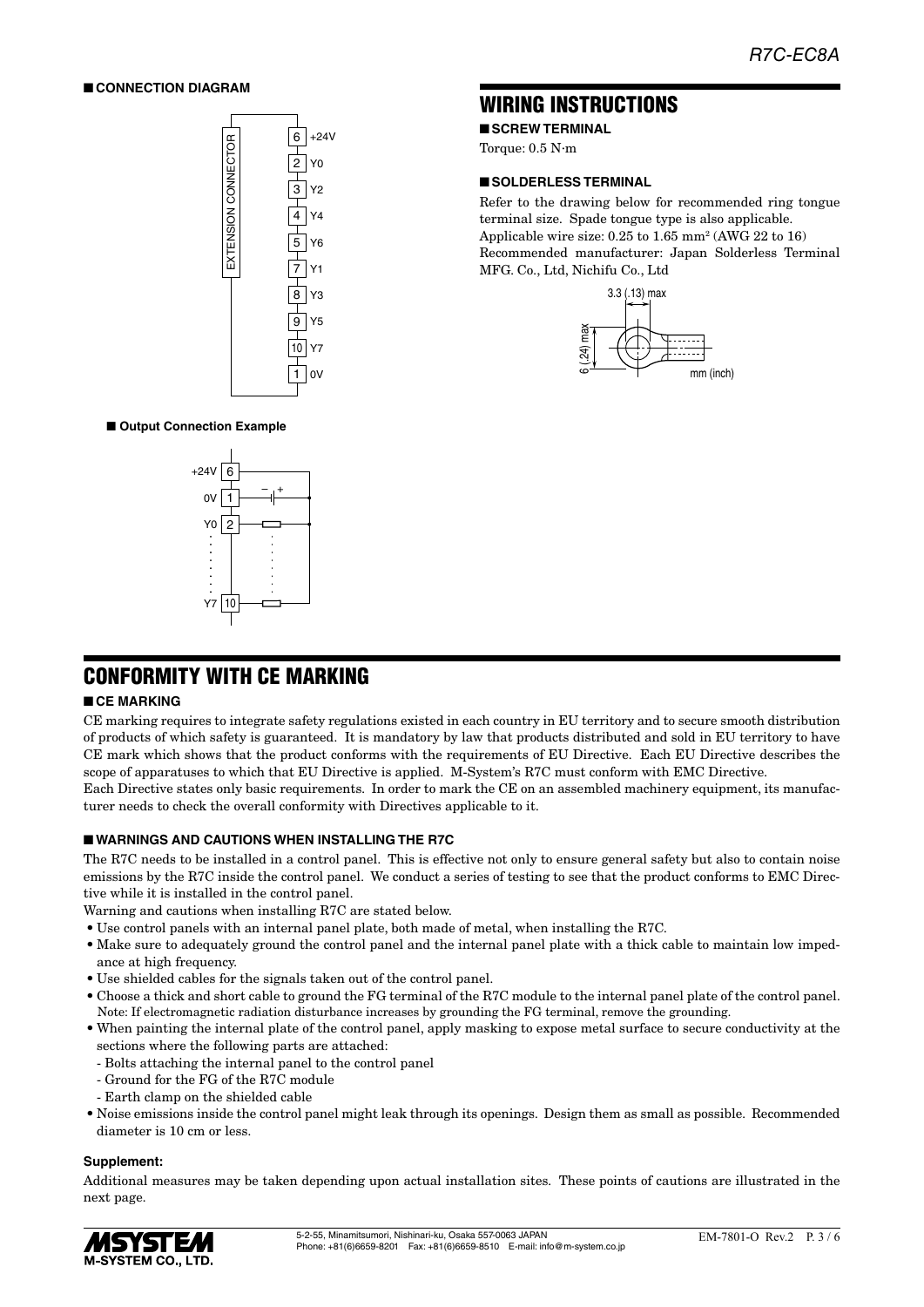- Prevent noise leakage by wrapping cables using shield covers, shield tubes and flexible conduits etc. if noise leaks through the cable outlet.
- Use an electromagnetic shield gasket and block up the gap between the control panel cabinet and its cover, if noise leaks through it.
- Connecting the internal panel plate and the cover of the control panel to the main cabinet using an earth strap may be effective to strengthen the grounding.
- Electromagnetically shielded control panel cabinet is effective for shielding.
- **Points of cautions applicable when installing the R7C Series**

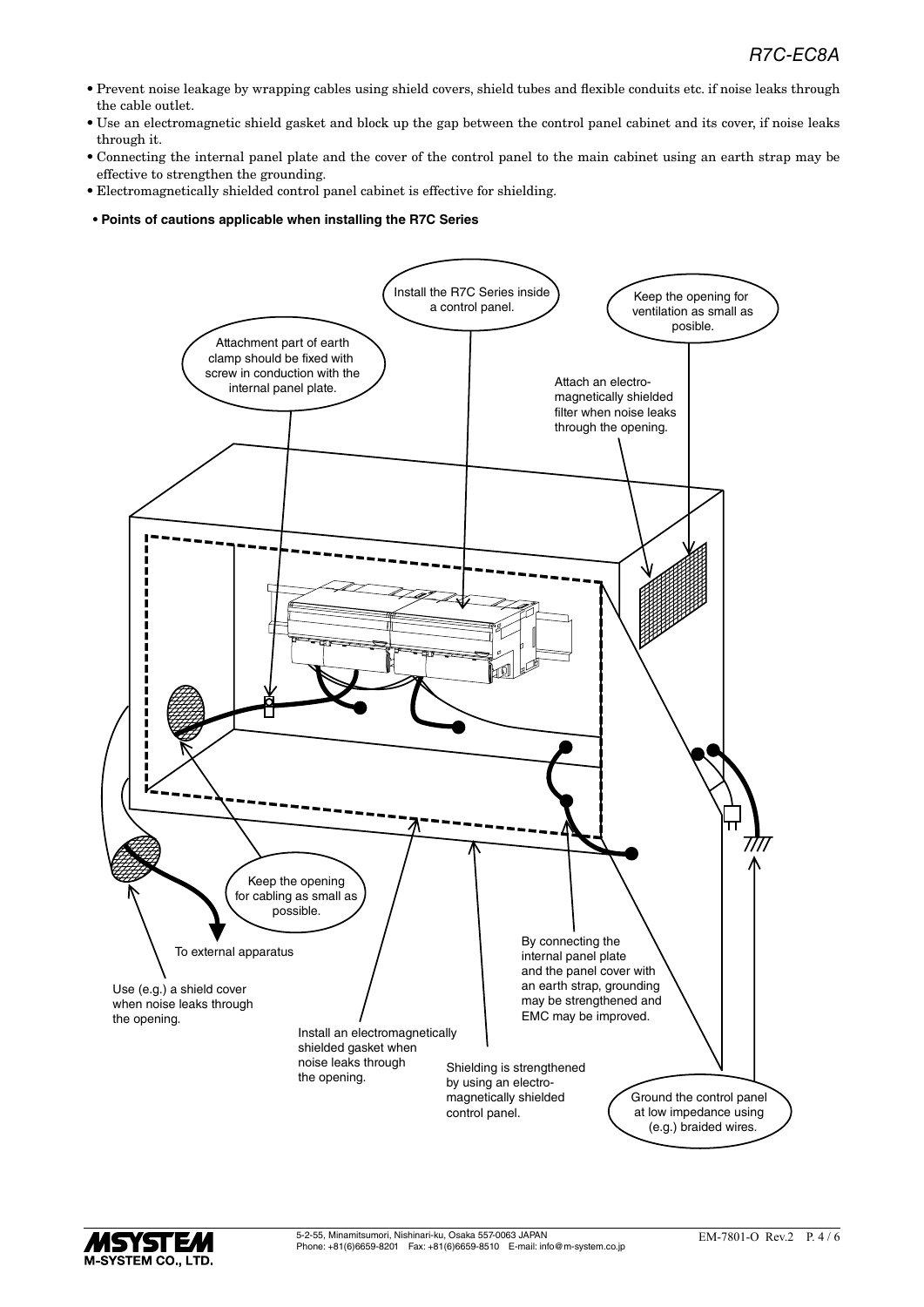#### ■ **WARNINGS AND CAUTIONS WHEN LAYING CABLES**

Signal cables connected to the R7C contain high-frequency components. Since these cables has the same effect as an antenna, they emit these high-frequency components to the external space as noise or overlaps noise from the external space on themselves.

Cables with shielding should be used for the signal line due to the above reason.

EMC conformance test is conducted in the condition that shielded cables and earth clamps are used with the R7C.

- Warning and cautions when laying cables are stated below. These points of cautions are illustrated in the next page.
- Use shielded cables for those signal cables installed out of the control panel and for thermocouple and RTD extension wires.
- All the network cables connected to R7C should be shielded.
- Use exclusively designed cables for the CC-Link.
- Expose the shield at a part of the cable cover, clip it with an earth clamp, and ground it to the internal panel of the control panel. A drain wire connected to the panel in a pig-tail form cannot maintain low impedance against high-frequency noise, thus grounding (noise shielding) in this form will not be effective.

#### **Supplement:**

Additional measures may be taken depending upon actual installation sites. These points of cautions are illustrated in the next page.

- Keep cables as short as possible. It prevents noise emissions from the cables and noise overlapping to the cables.
- Attach a ferrite core to reduce noise impact to the signal cables susceptible to the noise. Ferrite core can be attached close to the cable outlet of the control panel or close to the I/O terminal or connector, whichever is more effective. Also, the impact might be reduced by winding the cable around the ferrite core for extra turns or attaching multiple ferrite cores.
- Keep cables which are easily affected by noise away from those which can be a noise source.



In the following are examples of effective ways to lay cables separately:

- Keeping physical distance (farther than 20 cm from motor drive cables, farther than 10 cm for other groups).
- Dividing off by a grounded metal plate
- Grouping into separate grounded metal pipes or cable shields.

Wires on each side of a filter should not be too close to each other. Noise could ride onto the other side of cable. Extra attention needs to be paid at the following parts.

- Noise filter that is enclosed in power cables.
- Ferrite core that is attached to signal cables.
- Noise limiting circuit (surge quenching circuit, transient absorber circuit, etc.) that is enclosed in signal cables.